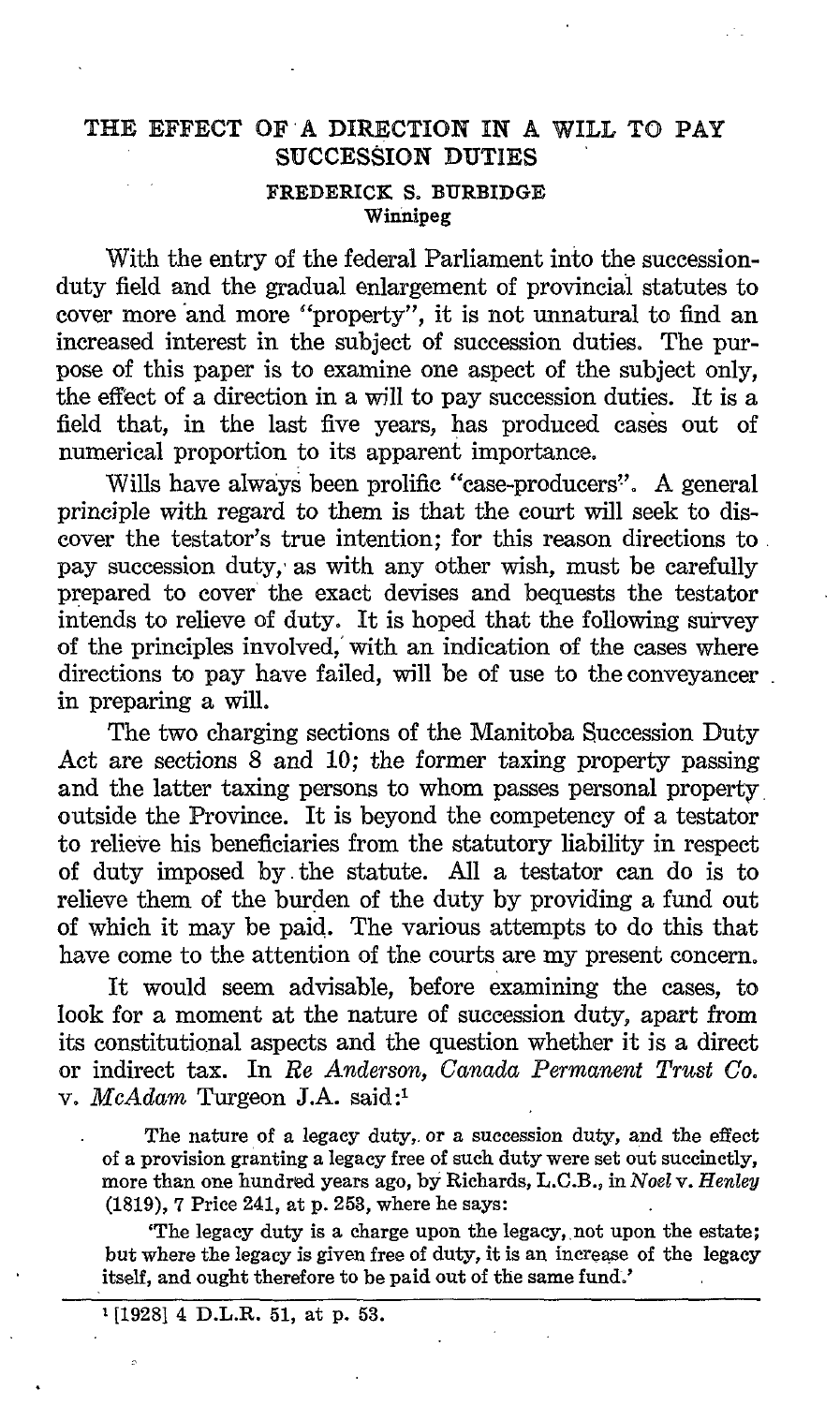The Manitoba Succession Duty Act has gone further than this; section 9 makes the duties payable a lien on all the property passing on death. However, in the first instance there is no doubt that the duty is a charge upon the actual property passing or upon the person to whom it passes.

Secondly, it should be noted that succession duty is not a debt or part of the testamentary expense. In Re Bolster<sup>2</sup> the testator by his will gave numerous specific legacies and then gave the residue of his estate to persons other than the specific legatees . He directed his executors to pay his just debts and funeral and testamentary expenses .

Street J. said

But, in my opinion, the Succession Duty Act does not come within the description either of a debt or a part of the testamentary expenses. It cannot be a debt of the testator, for it does not arise as a liability of the testator until after his death. It is not, in my opinion, <sup>a</sup> part of the testamentary expenses, because it is not payable upon the grant of probate.

Consequently, the usual direction in the will to pay debts and funeral and testamentary expenses is not sufficient to cover payment of succession duties.

Turning now to the necessary elements required to make a direction to pay succession duties effective, the first is, of course, that the will must disclose an intention on the part of the testator that the succession duties are to be paid. However, it has been held and is now definitely determined that a mere direction to pay the succession duty will not succeed because it is simply a direction to the executors to do what they are bound by law to do.

In the case of Re Kennedy, Corbould v. Kennedy<sup>4</sup> a testator, after giving certain specific and pecuniary legacies and life annuities and making a specific devise, declared that "all legacies, annuities and bequests" bequeathed by his will should be given and paid free of all "death duties".

Warrington L. J. said :

.... I think the provisions of this clause as to payment of debts, legacies, and death duties do not affect the question one way or the other. They are merely administrative provisions telling the trustees to do what it would be their duty to do without such a provision. Moreover, such provisions as these cannot be complied with literally. There are many provisions as these cannot be complied with literally.

<sup>&</sup>lt;sup>2</sup> (1905), 10 O.L.R. 591.<br><sup>3</sup> *Ibid.*, at p. 593.<br><sup>4</sup> [1917] 1 Ch. 9.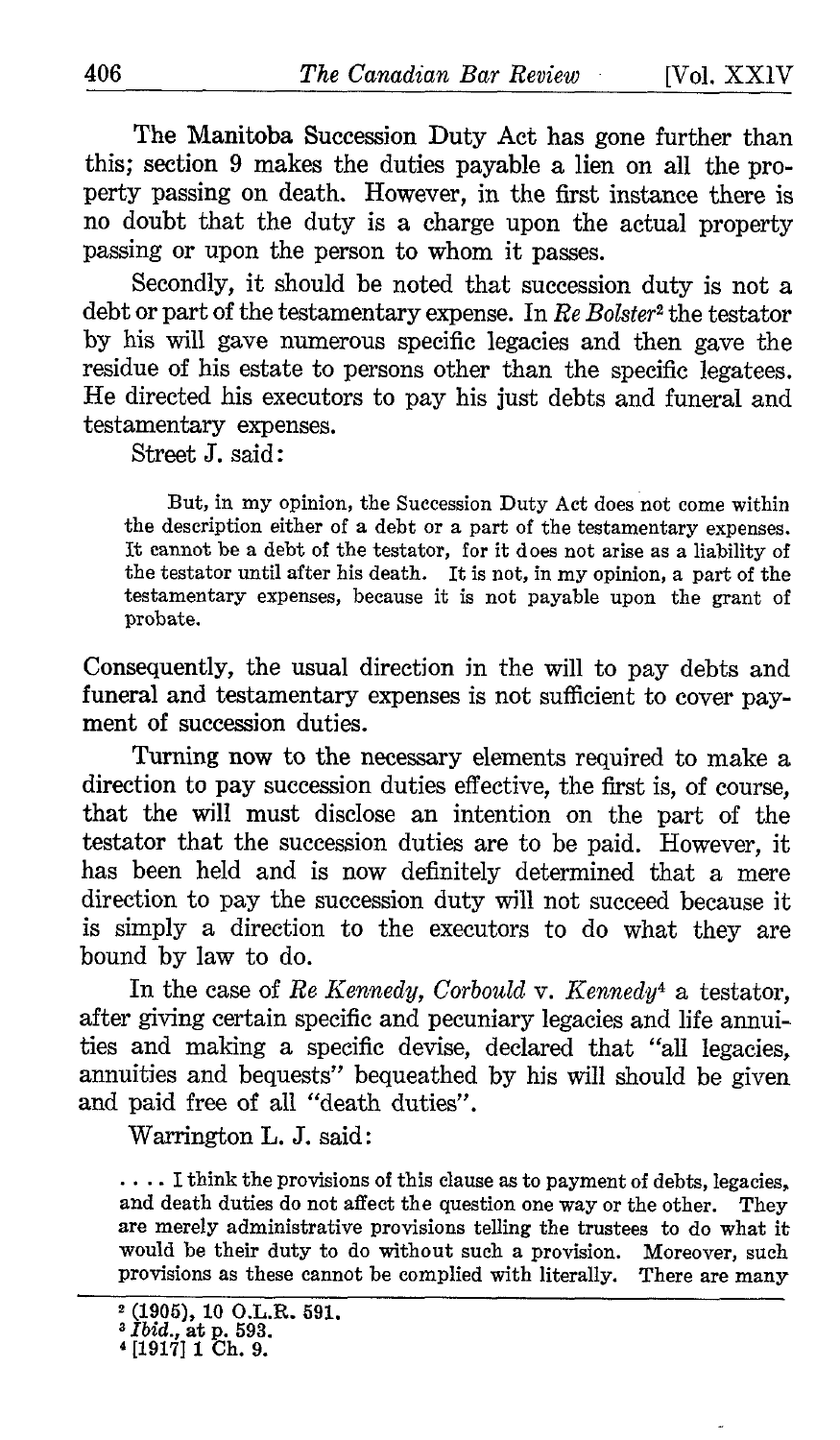payments which in the nature of things cannot be made until after the investment of the proceeds of conversion has been carried out. It investment of the proceeds of conversion has been carried out. would, in my opinion, be wrong to give to the details of such provisions a determining effect on the beneficial interests conferred by the will.<sup>5</sup>

This decision was followed in the British Columbia case of  $Re \, Dixon.$ <sup>6</sup> in which the textatrix in her will appointed executors and trustees and then said:

<sup>I</sup> direct my executors to pay from and out of my estate, as soon as may be convenient, all my just debts, funeral and testamentary expenses, as well as succession and probate duties (if any) which may be assessable or , chargeable against any gift, devise, bequest or legacy herein provided for.

Then followed a number of bequests and devises and the will continued:

Subject to the bequests of this my will heretofore made I direct my trustees to divide all the rest and residue of my estate, together with any devises or bequests that may lapse, equally among the Salvation Army, and the Crippled Children's Hospital Home. . . .

The court was asked whether the direction in the will amounted to a direction that the devise and bequest were to be made free of succession and probate duty. Robertson J, followed the *Kennedy* case and held that the devises and bequests were to bear their own duty.

These cases demonstrate the proposition that a direction only to pay the duty will not alone be . held sufficient. What must the testator do in addition to ensure that his wish is carried out?

The case of Re Reading<sup>7</sup> is in point. There the Ontario High Court of Justice was asked to interpret a direction in a will to pay succession duty. The testator gave all his property to his executor upon trusts which were set out in separate paragraphs, each designated by a letter. The first was a specific bequest of chattels and the second a direction for the conversion of his estate into money. They were followed by this clause :

(c). To pay my just debts funeral and testamentary expenses and, all succession duties and inheritance and death taxes that may be payable in connection with any insurance or any gift or benefit given by me to any person either in my lifetime or by survivorship or by this my will or by any codicil hereto.

<sup>5</sup> Ibid., at p. 15. <sup>e</sup> [1936] <sup>1</sup> D.L.R. 593. <sup>7</sup> [19401 O.W.N. 9.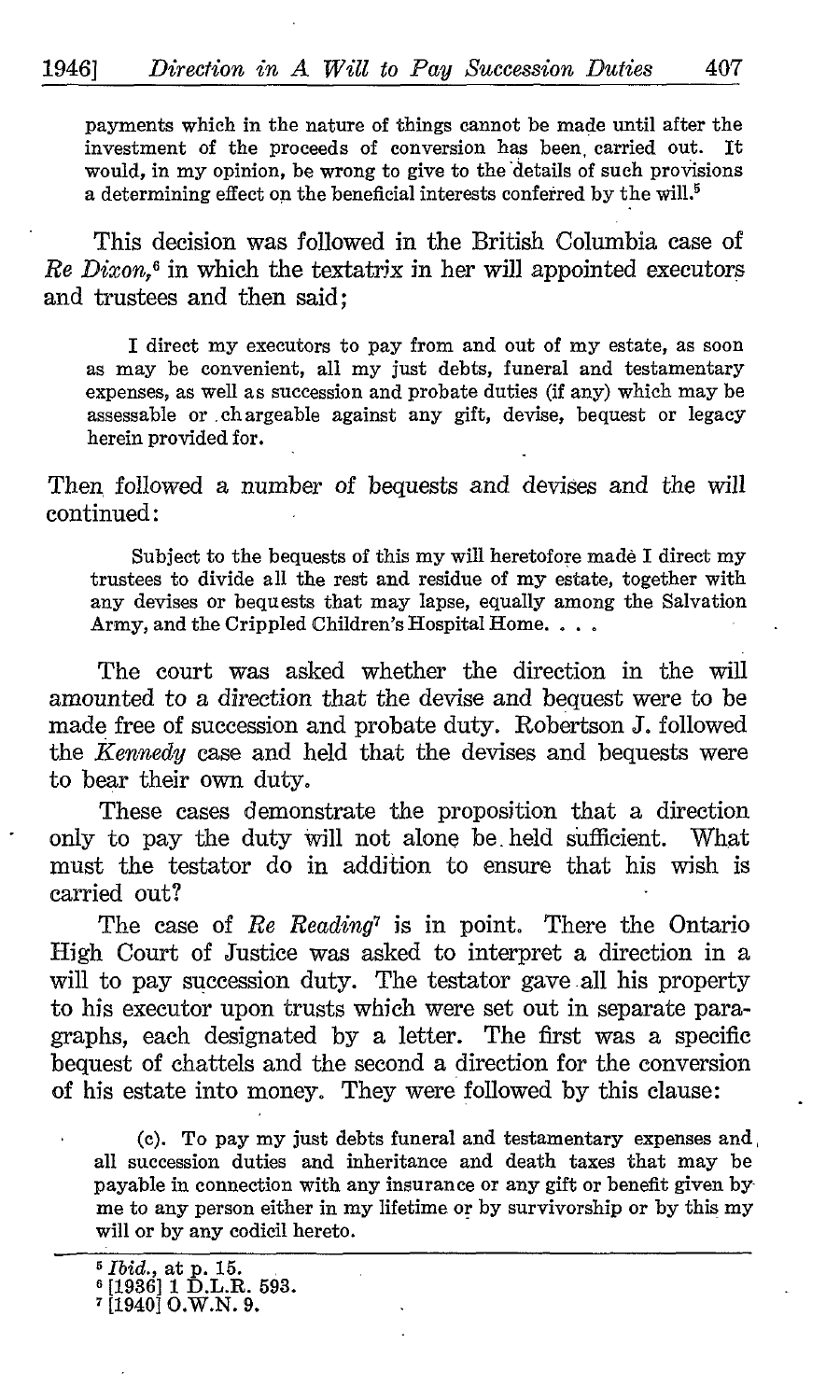Then followed certain pecuniary legacies. Paragraph (1), which dealt with the residue, began:

(1) . To keep invested the remainder of my estate and to pay the net annual income derived therefrom to. . . .

A life interest with power to encroach on capital was given to a named legatee, and paragraph (m) finally disposed of what was left on termination of the life interest.

Kelly J. pointed out that succession duty was not a debt or a testamentary expense and a direction to pay these does not affect succession duty. He added, however, that in this case there was more than a simple direction to pay succession duty : "When the testator directed his executor to pay succession duties on 'any gift . . . to any person in my lifetime' he directed more than the performance of a statutory duty".<sup>8</sup> Since a gift inter vivos never vests in the executor, a direction to pay the succession duty on gifts inter vivos "is, therefore, a gift of the amount of the duty", which must be paid out of the funds of the estate.

The same reasoning applies to money payable under a policy of insurance or property given to some person by right of survivorship ; these classes of property also never vest in the executor. Of them, Kelly J. said: "In all of those cases the testator's direction to pay duty is in fact a gift out of the funds of the estate of the amount of the duty to those persons by a statute liable to pay". He concluded:

In the absence of anything in the will to show an intention to distinguish between beneficiaries in the matter of succession duties, and holding that the direction to pay in some cases clearly amounted to a gift, the testator by paragraph (c) [quoted above] sufficiently indicated his intention to make a gift of the amount necessary to pay succession duty to each of his legatees otherwise liable to pay. The executor should not deduct from any such legacy the amount of any duty payable in respect thereof.

This case shows the second element besides the simple direction to pay duty, namely that there must be an intention to make a gift of the duty out of a definite fund. I do not think, however, that the Reading case sufficiently emphasizes the importance of a fund to pay duties.

There is a Manitoba case which does emphasize the necessity of such a fund and it contains also a rather refreshing

 $$ Ibid., at 11.$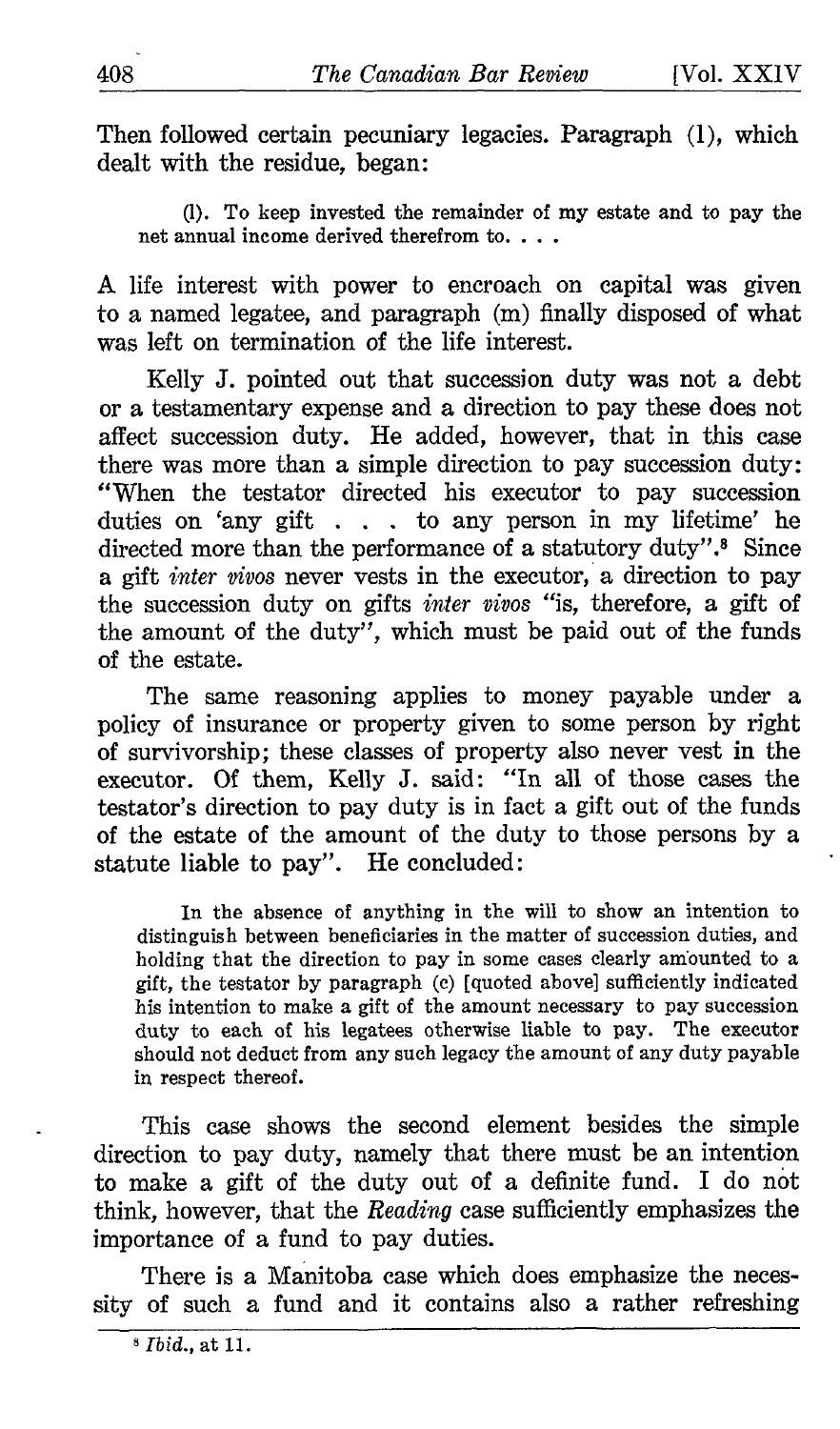judgment by Mr. Justice Adamson. It is  $In$  Re the Will of Katherine Rebecca Johnston deceased.<sup>9</sup> In her will, the late Mrs. Johnson directed

<sup>I</sup> direct alf my just debts, funeral and testamentary expenses and succession duties to be paid and satisfied by my executors hereinafter named, as soon as conveniently may be after my decease.

The next paragraph was concerned with the appointment of an executor and trustee and then followed this direction:

<sup>I</sup> give, devise and bequeath all my real estate of every kind and all my personal estate and effects whatsoever unto\_ my Trustee and its successor, upon trust, that my Trustee 'shall sell, call in and convert into money the same or such part thereof as shall not consist of money and shall, with and out of the monies produced by such sale, calling in and. conversion and with and out of my ready money, to pay my funeral and testamentary expenses and debts and succession duties and the legacies bequeathed as follows. . . . .

The will continued: "My Trustee shall divide all of the residue of my said estate in two  $(2)$  equal shares and shall pay  $\ldots$ .

The trustee asked the court from which, if any, of the specific legacies given by the will it should deduct the amounts paid for legacy and probate duty.

Adamson J., after noting that the legacy duty was primarily payable by the legatee, continued ,

It is all verywell for Courts and judges to refine about these matters ; but we know very well that when a testator directs that his succession duties be paid out of the general body of his estate, he ordinarily intends the specific gifts and bequests will be free from that duty. And when a fund is set up and directions given as here, it seems clear. . . . In my view there is not the slightest doubt that when the testatrix said to pay succession duties and legacies, she never intended that the residue of the estate should recoup itself from each of the bequests for their pro rata share of the succession duties. The executors should not deduct the amounts paid for succession duties from any of the specific legacies.<sup>10</sup>

The learned judge also held that bequests made by codicil were likewise to go free of duty. However, as probate duty was not specifically mentioned in the will, he held that each legacy should bear its own probate duty.

He distinguished Re Kennedy, supra, Re Blowey Estate,<sup>11</sup> and Re Dixon, supra, on the ground that in these cases the duties were payable by the executor.

<sup>9</sup> (1941), <sup>49</sup> M.R. 148.

<sup>10</sup> Ibid., at p. 150. ?1 (1936), <sup>50</sup> B.C.R. 222.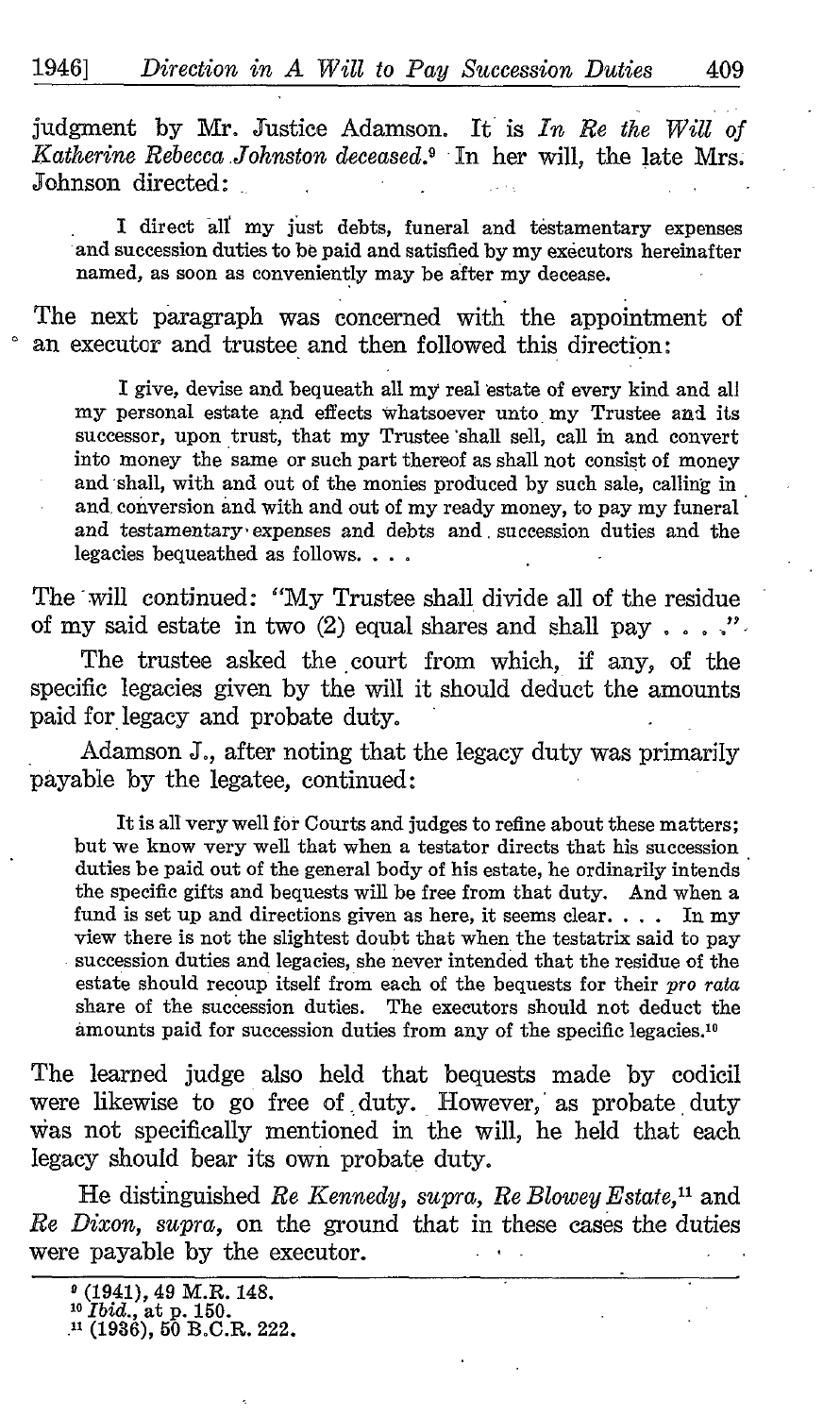The Johnston case represents an attempt by the court to do everything in its power to see that the legacies went free of duty. In other cases to be looked at later, where the residue is insufficient, there is not the same enthusiasm. And apparently the distinction upon which Adamson J. waived aside the other cases is not regarded by all as being foolproof, for in Cave and Saunders v. Day et al. Macfarlane J. says of the Johnston case, "I note the distinction made with reference to the case I have referred to in this Court and, while that distinction may not be sound I do not think sound, I do not think  $\ldots$ .

Two more recent cases will be sufficient to show that a definite fund must be set up out of which the duties are to be paid. It would seem that this is accomplished if the word "remainder" is used when referring to the balance of the estate after payment of debts, etc. and succession duties.

In Re Munroe<sup>13</sup> the testator appointed an executor of his will and estate and gave all his property to the executor on the following trusts :

1. To pay my just debts and funeral and testamentary expenses, and Succession Duties, if any, as soon after my death as he can conveniently do so:

2. To transfer.  $\dots$  my home.  $\dots$  and my motor car.  $\dots$  to Esther Maud Munroe, and pay her ten thousand dollars ;

3. To pay or transfer all the remainder of my estate to himself, Edwin Bruce Munroe, personally.

Of these provisions Hope J. said

In my opinion. . . . it would appear to be abundantly clear that the testator had in mind the creation of a trust fund for certain purposes enumerated by him, to be carried out in the order named. . . ," and he held that succession duty was payable on the devise and bequests out of the residue.

Similarly in the case of Re Prittie, <sup>14</sup> where a testator directed his executors to pay inter alia "all succession inheritance and death duties and taxes that may be payable in connection with any part of my estate" and then directed the remainder of his estate to be invested and the income paid to his wife for life, it was held that the pecuniary legacies were payable in full without deduction of succession duty.

<sup>12</sup> [194513 W.W.R. 481, at p. 483. <sup>13</sup> [19431 O.W.N. 617. <sup>14</sup> [19421 <sup>3</sup> D.L.R. 759.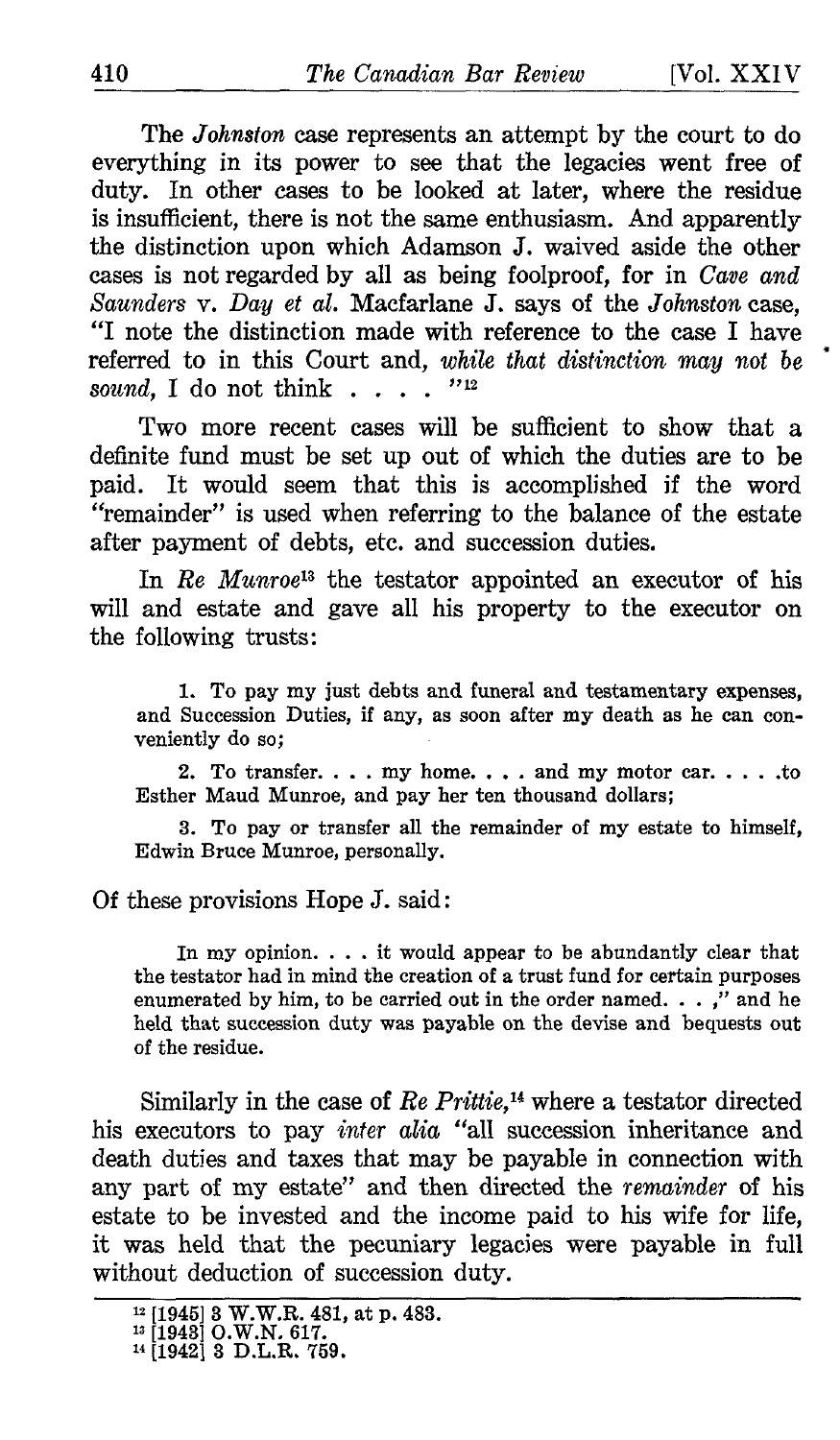In this case Hope J. said

In the will now under consideration, there is no specific charge but in my opinion it is equally clear, reading the will as a whole, ... that it was the testator's intention that the duty should be paid out of his general estate on the particular pecuniary legacies.

That a very different result is reached when there is no fund indicated is shown by the decision in Re Patterson.<sup>15</sup> In this case, the will directed that "all my just debts, Funeral and Testamentary expenses and all Succession Duties, if any, (shall] be paid and satisfied by my Executor hereinafter named as soon as conveniently may be after my decease". Then all the testator's property was given to the executor on trust to :

- (1) pay certain pecuniary legacies;
- $(2)$  keep the whole residue invested and pay the income to certain individuals ;
- (3) after their death pay the whole balance in gifts of \$500. to each of three named charities, and the whole residue was to go to the Institute for the Blind.

Gillanders J. said :

In connection with the will here, it is to be noted that:

- (1) the general direction for the payment of debts, funeral and testamentary expenses and all succession duties does not indicate in any way from what fund or source payment is to be made;
- (2) the subsequent devise and bequest to the executor is not stated to be of the remainder after any directed payments;
- (3) there is no subsequent mention of the payment of debts or succession duty among the designated `following purposes' of the trust (in the respect it differs from that in Re Johnston's Will.<sup>16</sup>

Then he continued :

A mere direction to pay succession duties, unaccompanied by anything else in the will indicating the testator?s intention as to the source from which they are to be paid, or where such payments are to be charged, or otherwise indicating that the benefits provided by the will are free of duty, is, I think, insufficient.

I take it that by "otherwise indicating that the benefits are free of duty" the learned judge means an intention on the part of the testator to make a gift of the duty.

Re Estate of Arthur George Aldrich, a judgment given in July, 1945, in the Ontario High Court of Justice and reported

<sup>16</sup> [19431 O.W.N. 436.

<sup>16</sup> Ibid., at p. 738.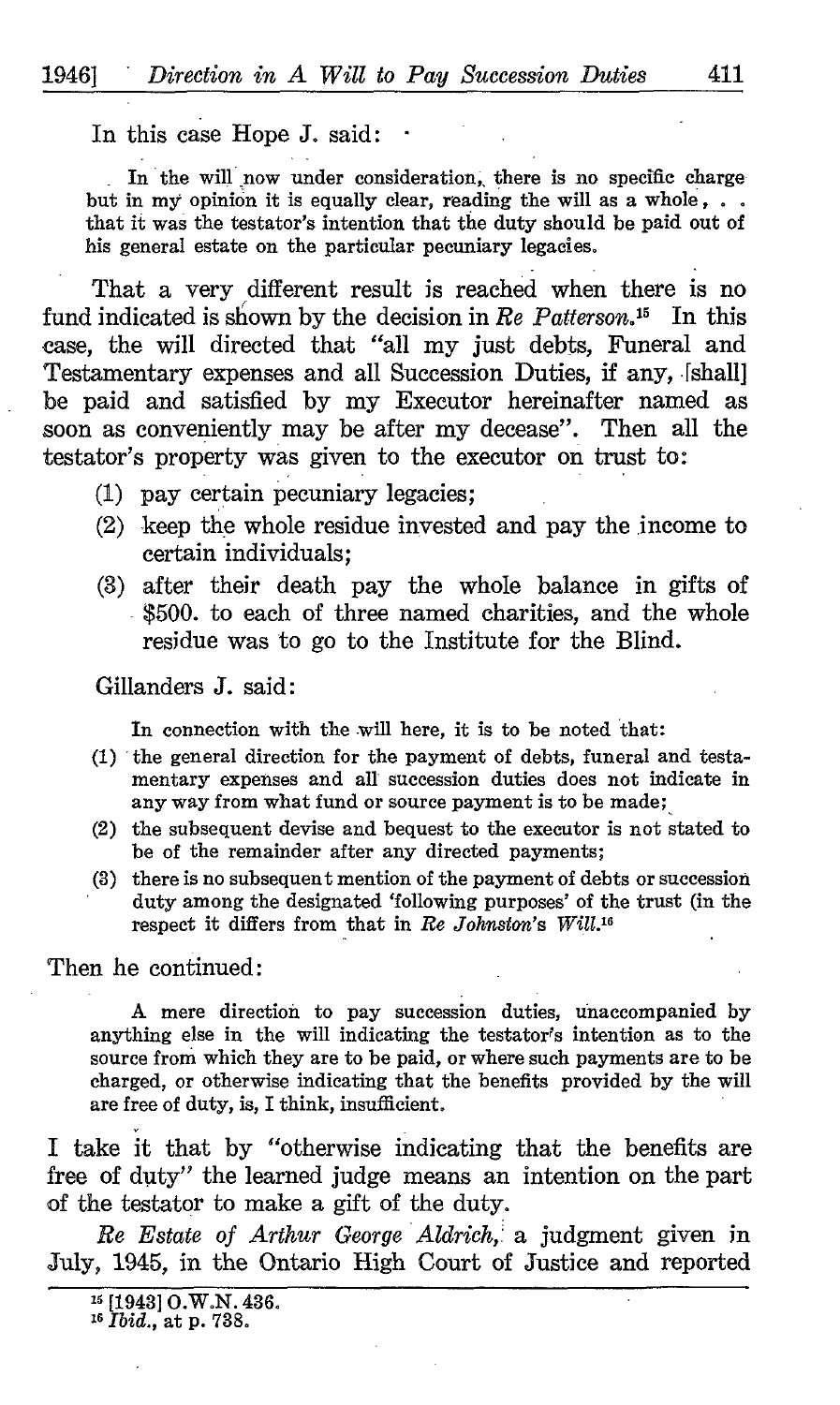in the Dominion Succession Duty Reporter at page 16,101, is another recent case in point. Here the will directed that "All my just debts, funeral and testamentary expenses and also my succession duties shall be paid by my executor hereinafter named. as soon as conveniently may be after my decease".

Mackay J. said :

It appears to be well settled law that a mere direction to pay succession duty unaccompanied by anything else in the will indicating the testator's intention as to the source from which they are to be paid, or whether such payments are to be charged or otherwise indicating that the benefits provided by the will are free of duty, is insufficient to warrant such payments out of the residue.

And he held that the individual bequests and legacies should bear their own duty.

To summarize the decisions on this point, the direction succeeded in Re Johnston, Re Monroe and Re Prittie because the testator indicated a fund, either expressly or by inference by use of the word "remainder". In Re Patterson and Re Aldrich the direction failed for lack of some indication of a source or fund out of which the duty might be paid.

Another example of a successful direction in which a fund was not expressly indicated, but in which the testator's intention was held to be sufficiently clear, is the case of  $Re Shaw$ ,<sup>17</sup> decided by the Ontario Court of Appeal. The testator in this case directed as follows :

<sup>I</sup> direct all my just debts, funeral and testamentary expenses, succession duties and other taxes to be <sup>a</sup> first charge on my estate and to be paid and satisfied by my executors hereinafter named as soon as conveniently may be after my decease.

The trial judge held that the executors must deduct from the benefits going to any person under the will the succession duty payable in respect of such benefit. In the Court of Appeal, however, Fisher J.A. said :

Here the testator has directed that before the devises and bequests under his will are to be appropriated, the executors are to make provision out of the whole estate for *(nter alia)* succession duties. It is vision out of the whole estate for  $(nter\ alia)$  succession duties. only after that that the devises and bequests are to be appropriated . The effect of this must be to appropriate first out of the estate the various amounts required to pay the succession duty on the devises and bequests. It is only after this is done that the estate is to be apportioned under the will. This, to my mind, clearly indicates an intention to make an This, to my mind, clearly indicates an intention to make an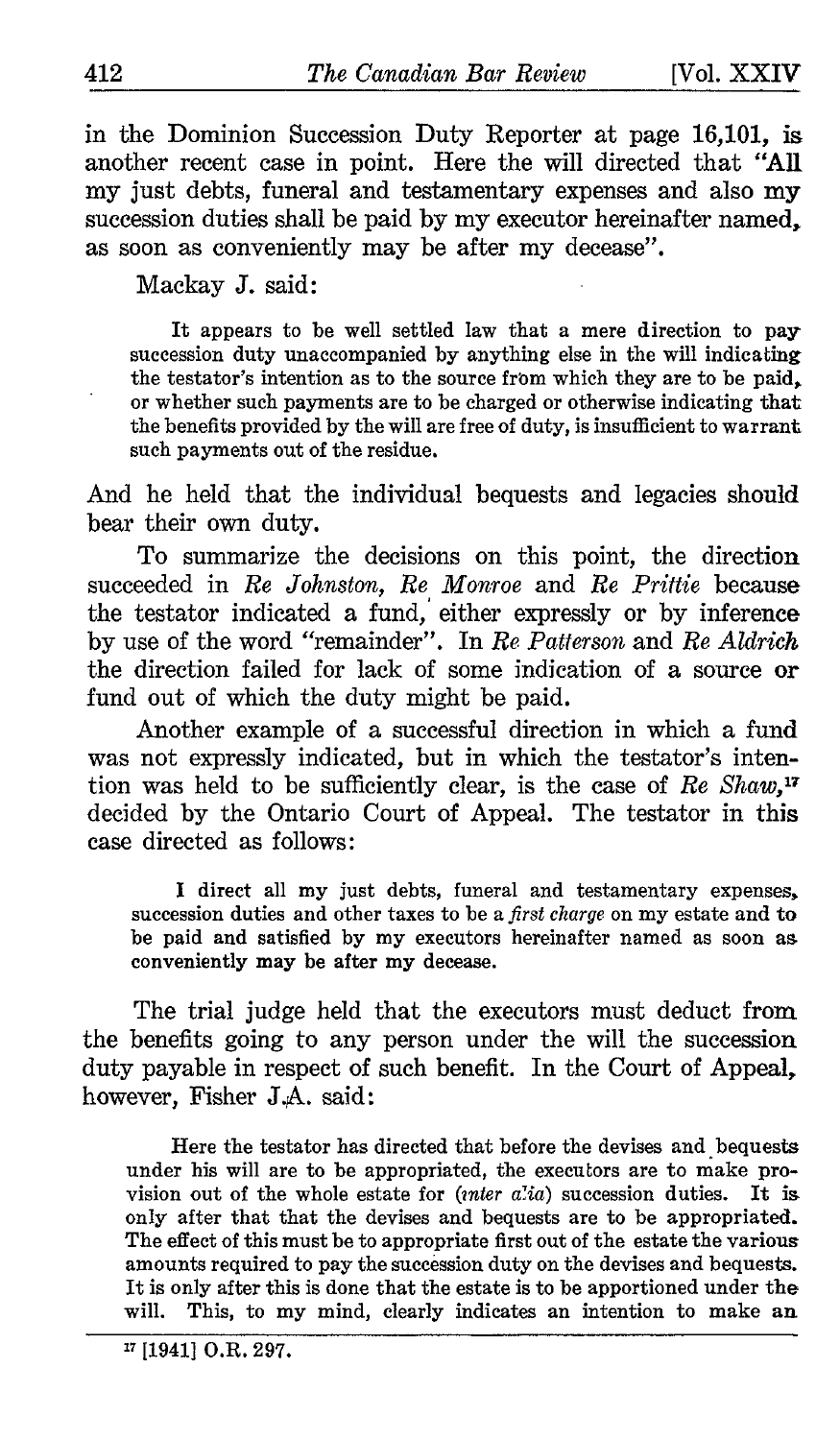additional gift to the beneficiaries of the succession duty for which they are as between themselves and the government primarily liable.18

The court held that the succession duties should be paid out of the estate.

The care required in the selection of words when drafting a direction is exemplified by the recent case of Cave and Saunders v. Day et al.<sup>19</sup> In this case the direction was: "I direct my Executors hereinafter named to pay all my just debts and funeral and testamentary expenses and all Probate and Succession Duties out of the capital of my Estate as soon as conveniently may be after my decease".

Macfarlane J. said:

The only indication of the source or fund is to be found in the word `Capital' . If by `Capital', the testator meant the residue unfortunately he did not say so. The word 'capital' is used in *contra*-distinction to income, not residue. The whole estate here is capital. I do not think in using that word the testator indicates anything more as to the source from which the duties are payable than he does when he directs payment out of the estate .

He felt that the case fell within the decision of Re Dixon and Re Blowey Estate and that the beneficiaries were not entitled to receive their shares free of duty.

We have now inquired into:

- (a) the nature of succession duties;
- (b) the effect of a simple direction to pay;
- (c) the requirements of a valid direction to pay.

The survey of the cases would not be complete without investigating two more topics :

- (a) the effect of a direction to pay duties as it affects other property which, by modern succession duty acts, is deemed to pass under the will; and
- (b) the effect of a direction to pay where the estate is insufficient .

Dealing with the first of these, the first case to be considered is the Manitoba case of Re Girvin Estate.<sup>20</sup> In this case the will contained the following clause:

I direct that all succession and other death duties shall be paid by my executors and trustees out of my residuary estate and any and all legacies and annuities given or bequeathed by my said will or any codicil thereto be paid free and clear of succession duty.

<sup>&</sup>lt;sup>18</sup> *Ibid.*, at p. 302.<br><sup>19</sup> [1945] 3 W.W.R. 481.<br><sup>20</sup> (1932), 40 M.R. 81.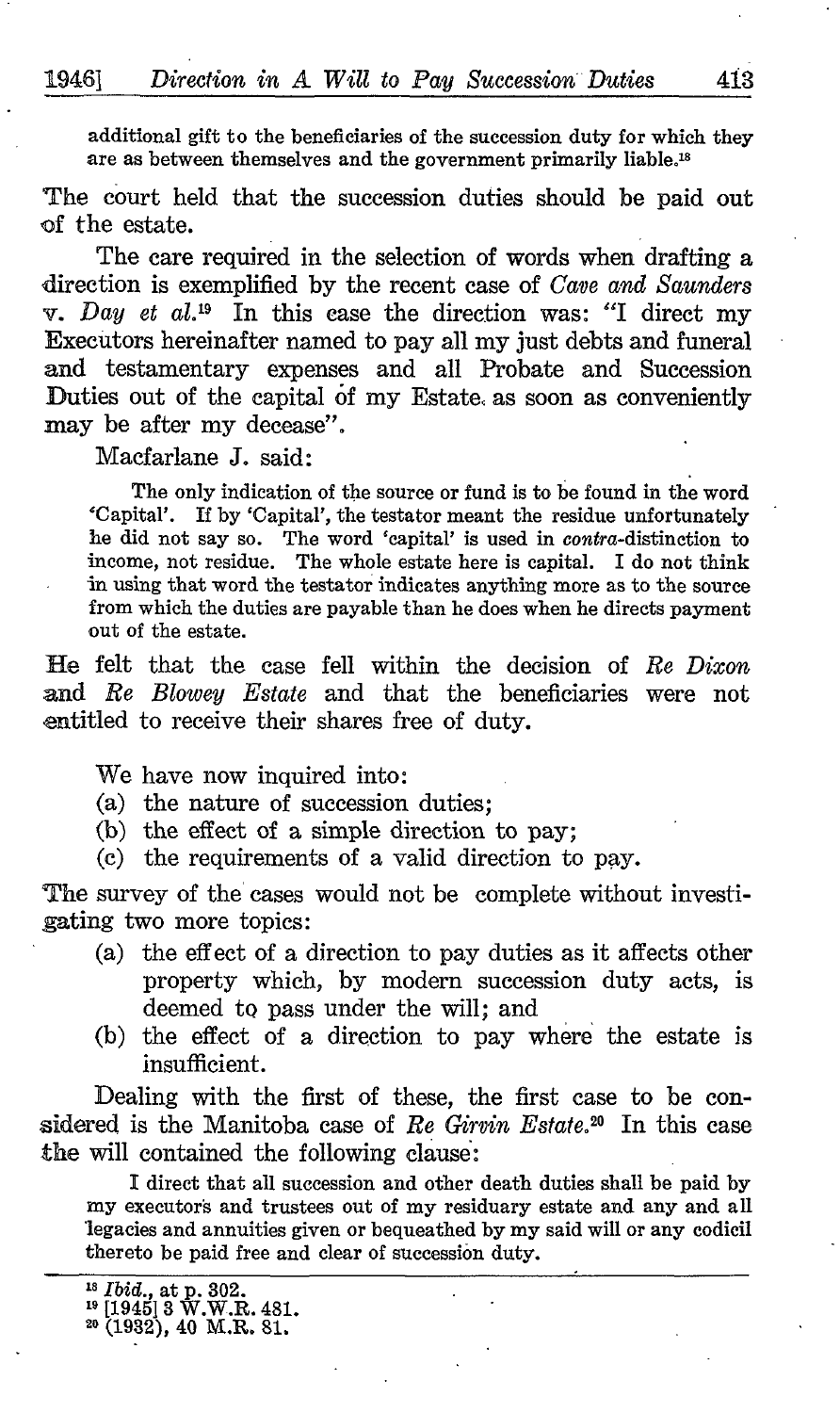The question was whether this direction applied to gifts inter vivos.

Donovan J. quoted Lord Sands in the case of Lord Strathcona and Mount Royal v. Inland Revenue Commissioners, wherein it was said :

It is enough that property which is deemed to pass upon death is upon the same footing as regards liability for estate duty as property which actually passes. . . . for estate duty purposes, the property donated is to be treated just as if it had remained the property of the deceased until his death and has then passed as part of his estate.<sup>21</sup>

## Donovan J. remarked :

The advances [in his lifetime]  $\ldots$  (but not including moneys payable under the insurance policy) should, as I see it, be considered as covered by and deemed to pass under the will, and, in my opinion, the provisions in the codicil [quoted above] apply to duty payable in respect of gifts inter vivos made within the five-year period mentioned in the statute . 22

And he held that the duties on the gifts *inter vivos* should be paid out of the residuary estate. With regard to the insurance policy, since it was payable under a direction in the policy that was independent of and did not purport to be governed by any provision of the will, he held that the duty on it was not payable by the estate.

Then in 1941 an Ontario case, in which the direction was almost identical, was decided the other way and was affirmed with no reasons given by the Supreme Court of Canada. The Manitoba case of Re Girvin Estate was not quoted either by the Ontario Court of Appeal or the Supreme Court. The case is  $Re$  Snowball.<sup>23</sup> The will here provided:

<sup>I</sup> declare that all my estate and succession duties payable upon or in respect of my estate or property shall be paid out of my residuary estate, and that all legacies or gifts bequeathed shall be free from inheritance law.

Note how similar this direction is to that in Re Girmn.

Robertson C.J.O. was of the opinion that "The donor of a gift inter vivos, by making the gift, assumes no obligation whatsoever to the donee to make any provision for payment of succes sion duties that may become payable in respect of the gift,

<sup>21</sup> [19291 S.C. 800, at p. 807. <sup>22</sup> (1932), <sup>40</sup> M.R. 481, at p. 492. <sup>23</sup> [1941] O.R. 269, affirmed by [1942] S.C.R. 202.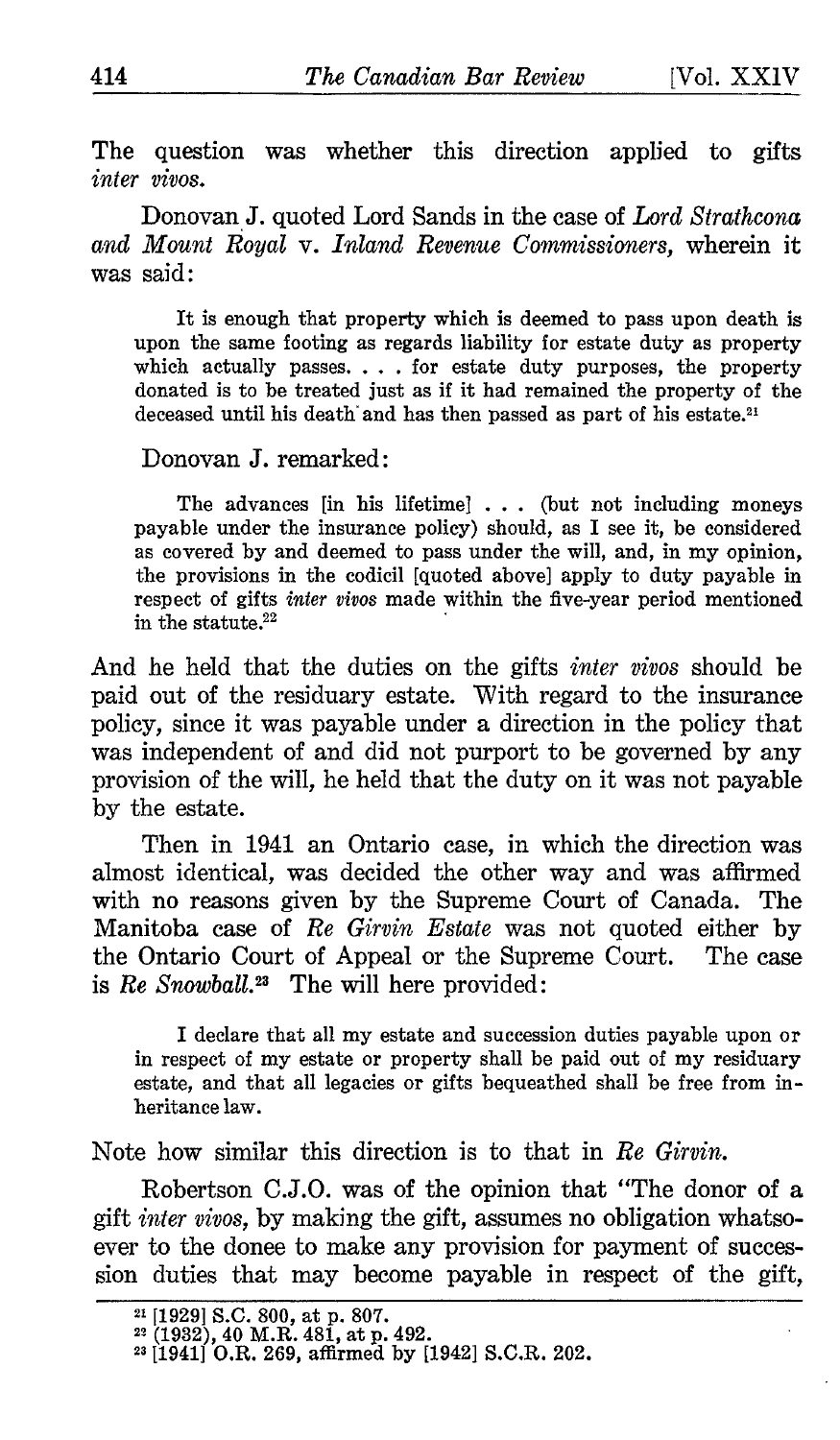upon his death". $24$  He said that if the residuary estate is to bear the duty, it is because the will has said so. It was argued that "my estate or property" should be given the meaning of "property passing on the death". by the Succession Duty Act, but the Chief Justice refused to accept this argument.

Re Snowball was a decision in the Ontario Court of Appeal and apparently it is now the law in Manitoba.

The same court gave a similar decision in the case of Re Poulin<sup>25</sup> where the testator in his will directed as follows:

<sup>I</sup> empower my Trustees to sell, lease, mortgage or otherwise dispose of the assets of my estate as they, in their discretion, may deem most advantageous, and <sup>I</sup> direct them to pay such succession duty as may be leviable out of the general funds of my estate .

The Chief Justice of Ontario again delivered judgment. After stating that the testator in the clause quoted was dealing specifically with the assets of his estate, he continued:

It is quite another matter to make such implication in respect of the testator's gifts inter vivos. There is nothing in the will to support any implication that the testator intended to burden his estate with succession duty in respect of such gifts, in relief of the persons who received them.<sup>26</sup>

He consequently decided that the direction to pay duty did not extend to gifts .inter vivos.

The last case to be discussed under this head, Re Booth,<sup>27</sup> concerns property held jointly. Here a testator and his wife held land jointly, which went of course to his wife by right of survivorship on the testator's death. The will read in part:

<sup>I</sup> hereby direct my executors . . . . to pay all my just debts and funeral and testamentary expenses as soon as conveniently may be after my decease, and also succession or other duties, my intention being to relieve my wife and other beneficiaries from the payment thereof.

## Meredith C.J.C.P. said :

The testator was dealing, in the will, with that which belonged to him, not with property in which his estate could have no interest. . . . She [testator's wife] was a beneficiary, and to a large extent, under his will; but was not, even to the least extent, a beneficiary as to the land in question ; it was hers in her own right. . . .

<sup>&</sup>lt;sup>24</sup> [1941] O.R. 269, at p. 272,<br><sup>25</sup> [1944] 1 D.L.R. 756.<br><sup>26</sup> *Ibid* at p. 760.

<sup>&</sup>lt;sup>26</sup> *Ibid.*, at p. 760.<br><sup>27</sup> (1926), 30 O.W.N. 73.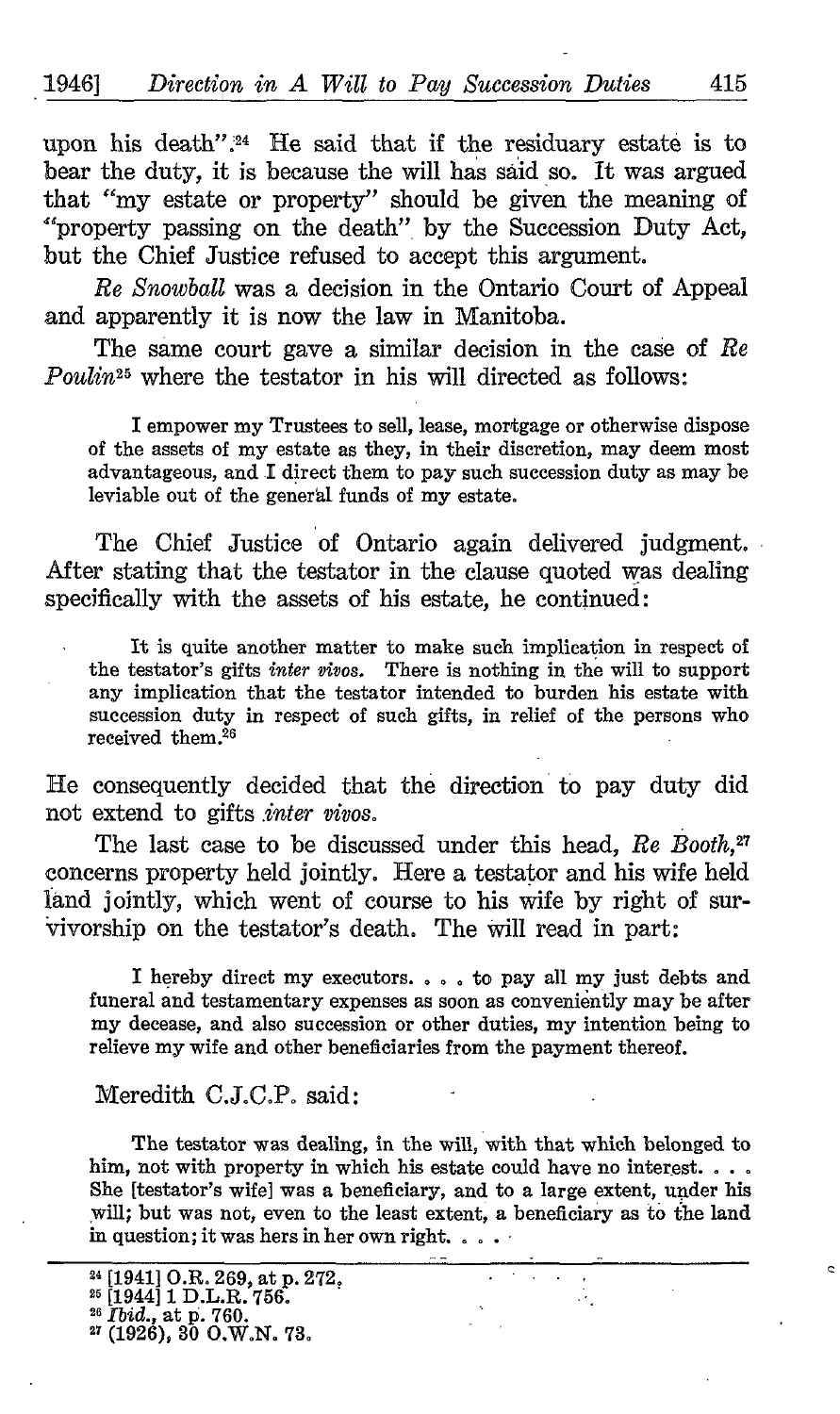He held that the widow and not the estate should pay the succession duty.

The principle clearly indicated by these cases is this: the duty is primarily payable by the beneficiary and, if the testator wishes to relieve the beneficiary of this liability, he must use express words to do so.

On the question of the result where the estate is insufficient to pay the duty, the first case is  $Re\,Bilton^{28}$  where the testator provided that all his bequests to individuals were to go free from succession duty, such duty as might be payable thereon to be paid by the estate.

Here Middleton J. stated :

The direction . . . that the bequests to individuals are to be free from succession duty, and that such succession duty is to be paid by the testator's 'estate', fails because there is no estate out of which it can be paid. The 'estate' referred to is evidently something other than that The 'estate' referred to is evidently something other than that<br>has been specifically given and which is to be exonerated. It is in which has been specifically given and which is to be exonerated. effect an additional gift which there are no funds to answer .

This result differs from that in some of the English cases. In Re Turnbull, Skipper v. Wade<sup>29</sup> there was a direction in the will to pay the legacies "free from duty". However, the estate was not sufficient to pay the legacies and duties in full. Farwell J. held that the legacy duty payable on each legacy must be treated as an additional legacy and be added to the legacy for purposes of abatement. He quoted from the case of  $Lord$   $Advocate$  v.  $Miller's$ Trustees where this statement appears:

Thus, suppose the legacy is one of 100l., upon which 10 per cent is payable, and declared to be duty free. This is in reality a legacy of 110l., But if the estate can only pay one-half of the legacies, the amount to this legatee would be only 55l.—10 per cent. on which must go to the Crown, or 5l. 10s.—thus reducing the sum actually receivable by the legatee to  $49l$ ,  $10s$ <sup>30</sup>

In Farrer v. St. Catherine's College<sup>31</sup> Lord Selbourne L.C. said that a gift of legacy duty on a specific or pecuniary legacy was a common pecuniary legacy for the benefit of the specific legatee in the one case, and of the pecuniary legatee in the other; and in the event of the general estate being insufficient the gifts of legacy<br>duty must abate along with the other pecuniary legacies. The duty must abate along with the other pecuniary legacies. value of the specific legacies must therefore be ascertained and the

<sup>28</sup> (1915), <sup>8</sup> O.W.N. 323. <sup>29</sup> [190511 Ch. 726. <sup>30</sup> (1884), 21 Sco.L.R. 709, at p. 711. tt (1873), 16 Eq. 19.